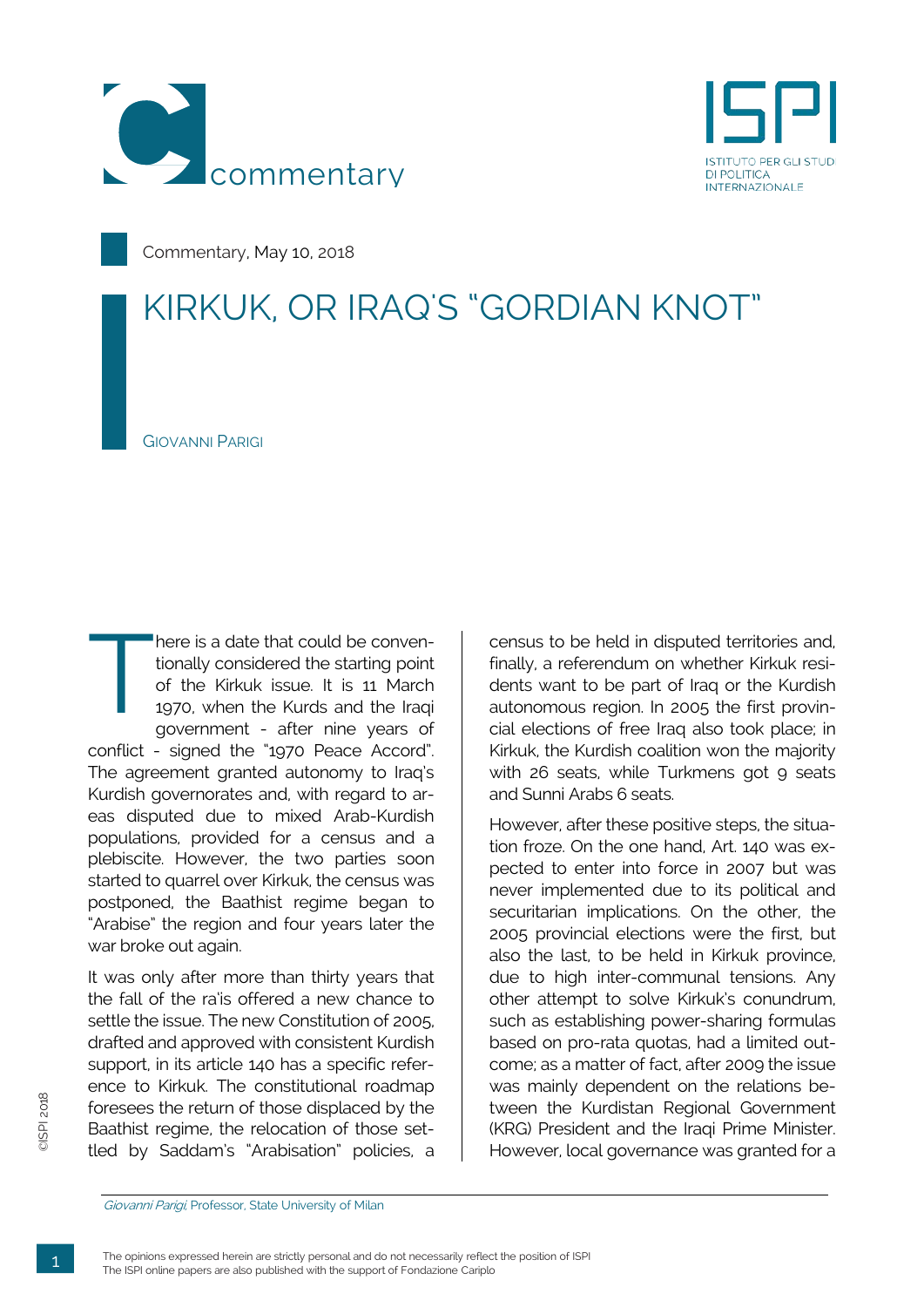



decade by a pragmatic solution whereby the Kurds selected the governor, the Turkmens the head of the council and the Arabs the deputy governor.

Thus, the situation was locked in a kind of "institutional limbo", till the summer of 2014, when the collapse of the Iraqi Army during the Islamic State (IS) offensive allowed Kurds to take control of large swaths of disputed territories, including the province of Kirkuk with its oil fields.

However, the Kurdish dream to control Kirkuk was doomed to fail when Massud Barzani decided to forge ahead with the 25 September referendum for Kurdish independence. It was a hollow victory since the referendum met fierce opposition not only from Baghdad but also from Ankara, Washington and Tehran. Moreover, internal rivalries between the Kurdish parties, weakened by economic crisis and corruption, permitted the unthinkable to happen; on October 16, federal forces entered the city and surrounding areas, while peshmerga were retreating.

Actually, the Patriotic Union of Kurdistan (PUK), the main Kurdish stakeholder in Kirkuk, is accused of having cut a deal with Tehran and Baghdad, exchanging control of the city for political and economic benefits in order to strengthen its position vis-à-vis the Kurdistan Democratic Party (KDP). As a matter of fact, Baghdad played, and is still playing, a divide et impera game with Kurdish parties, exploiting their internecine feuds, particularly to weaken the main autonomist Kurdish force, the KDP.

For Iraqi Prime Minister al-Abadi, already victorious against IS, this was a striking victory to be exploited in the forthcoming parliament elections. Actually, the seizure of Kirkuk by Baghdad created a new strategic balance of power between the federal and the Kurdish regional governments: the federal government now controls Kurdish border points, airports and, above all, KRG finances. Moreover, Kirkuk's oilfields – except for Khurmala are now in the hands of the Iraqi government, which is implementing plans to exploit them on its own, while the last general budget law approved reduced the share of allocations for KRG from 17% to 12.5%. Finally, Baghdad plans to provide KRG employees with direct payments, bypassing the KRG and PUK, clearly de-legitimising the two parties.

From Baghdad's point of view, it is not only a question of settling old scores. On the one hand, the federal government is basing relations with KRG on financial dependency in order to avoid any further Kurdish centrifugal project; on the other hand al-Abadi – in view of the elections - is garnering support from the Arab nationalist electorate.

Therefore, the Prime Minister is tightening the federal grip on Kirkuk. As a matter of fact, al-Abadi immediately appointed as governor Rakan al Juburi, a Sunni Arab, replacing the Kurdish Najmaldin Karim.

Juburi is already accused by Kurds of launching a new wave of Arabisation. Moreover, the provincial council has been unable to work properly since last October, due to a boycott by the Kurdish members, who are the majority. The federal government also replaced the security committee, chaired by the previous governor, and established the Kirkuk Operations Command, led by Maj. Gen. Ali Fadhil Omran, a Badr Organisation member. In any case, security remains a serious concern. Remnants of IS are active in the Hamrin Mountains, reaching the southwest of the city, while the presence of Hashd al-Shaabi units (also known as Popular Mobi-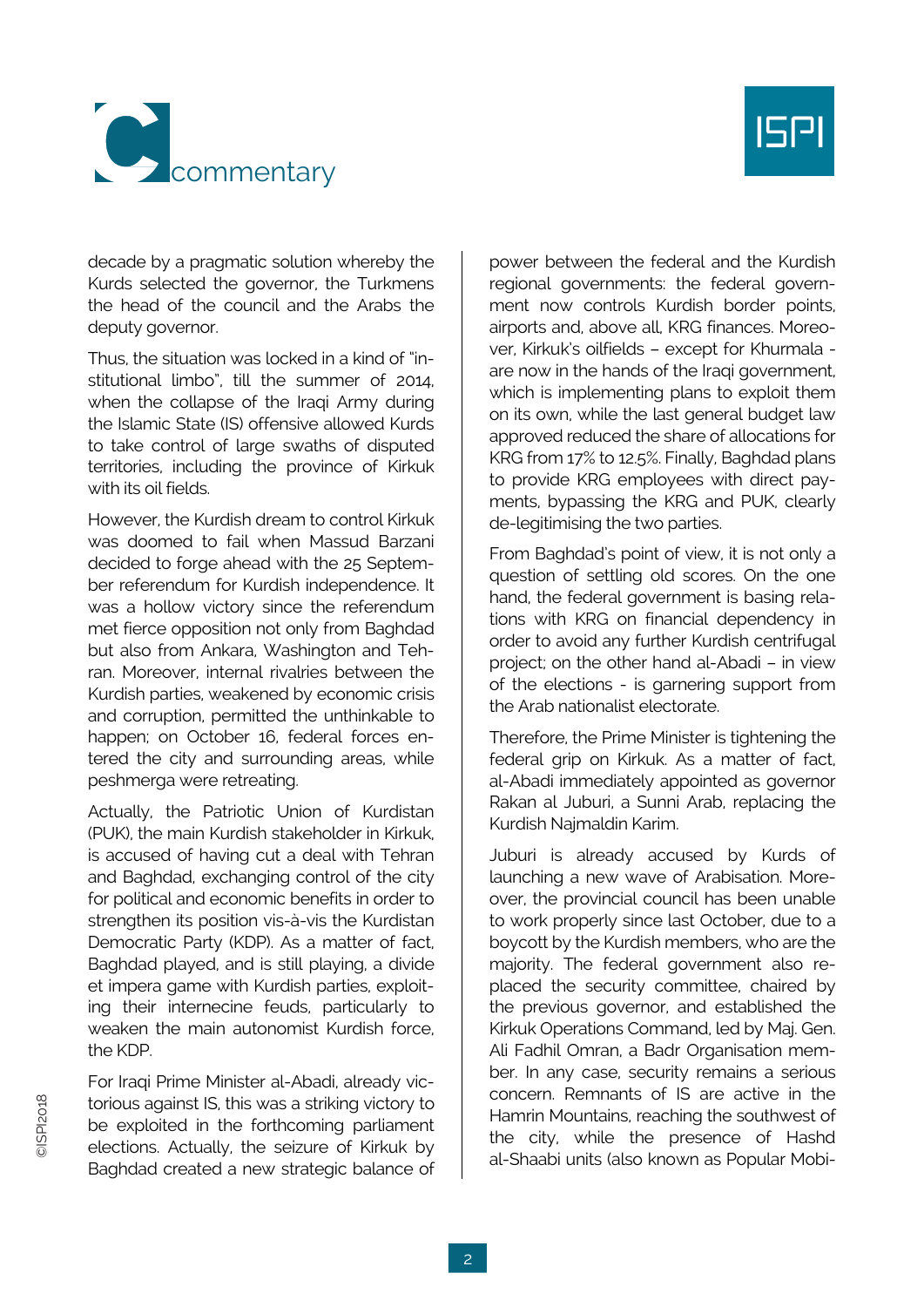



lisation Units) in the province ignite tensions with Sunni and Kurds.

The problem is that Baghdad needs Kurdish forces in order to provide security and stability in the triangle of Kirkuk, Tikrit and Diyala; while the Hashd oppose the return of Kurdish forces, the federal government is more realistic. Therefore, a Joint Kurdish-Iraqi Force Security Mechanism, in place in the disputed areas since 2014, probably shall be replicated; basically, the idea is to set up a Joint Center in Kirkuk, but Erbil and Baghdad disagree about the role of Asayesh (Kurdish security forces). In any case, the return of peshmerga to Kirkuk could happen only after the elections.

Actually, the May 12 elections may have a watershed effect. Currently, among the thirteen parliamentary seats allocated to Kirkuk, 6 are held by the PUK, 2 by the KDP, 2 by the Turkmen List and 2 by different Arab movements, while one is reserved to the Christians.

Such a situation will change, since Kurdish parties are divided<sup>[1](#page-2-0)</sup> and the KDP decided to boycott elections in all the disputed areas, undermining the weight of the Kurds. Arabs and Turkmen of Kirkuk also appear divided; the Sunnis split, joining the lists of al-Abadi and Allawi, while two Shia Muslim members of the Turkmen bloc quit and formed their own list.

Vote predictions for Kirkuk foresee a weakening of traditional Kurdish parties like KDP and PUK, following a loss of voters' trust, the departure of many Kurds due to security concerns and the return of Arabs. As a matter of fact, expected is an overall downsizing of the Kurdish presence in parliament; in spite of that, the elections shall open a precious window of opportunity for the Kurdish parties, since their support may be vital to providing the majority needed for a PM position. To retain the premiership, in the post-electoral phase al-Abadi is expected to make political concessions; currently, he doesn't have a large political base inside parliament and needs to forge alliances to maintain the premiership and form a government. Therefore, budget allocations and key positions in the administration of Kirkuk may be a bargaining chip or part of a post-election political agreement with Kurdish parties, who are waiting for the post-electoral phase to play their cards right.

However, elections are expected to produce a fragmented panorama not only for the Kurds but also for the Shia and the Sunnis; therefore, the fate of Kirkuk is dependent on the unknowns of the interlocking alliances that will govern the country.

Besides upcoming parliamentary elections, two other dynamics will have a decisive impact not only on the disputed areas but also on Erbil-Baghdad relations.

The first is the influence of regional players. It will manipulate not only the Kurdish-Arab relations but also the internal dynamics of each group.

The US is playing the role of mediator between the KRG and the federal government; the cornerstone of American policy is the constitution and implementation of its Art. 140. On the other side, there is Iran, which is apparently playing a divisive role, strengthening its relations with the PUK while preserving its influence in Arab Iraq through links with the Hashd al-Shaabi and several Iraqi Shia parties. Then there is Turkey, which, after the Kurdish refer-

-

<span id="page-2-0"></span><sup>1</sup> KDP and PUK agreed to run as a single list al Salam Kurdistan, as in the past; their com-petitor is the list Nishtiman, gathering several opposition parties as the Coalition for Democracy and Justice, led by Barham Salih, the Gorran and Komal